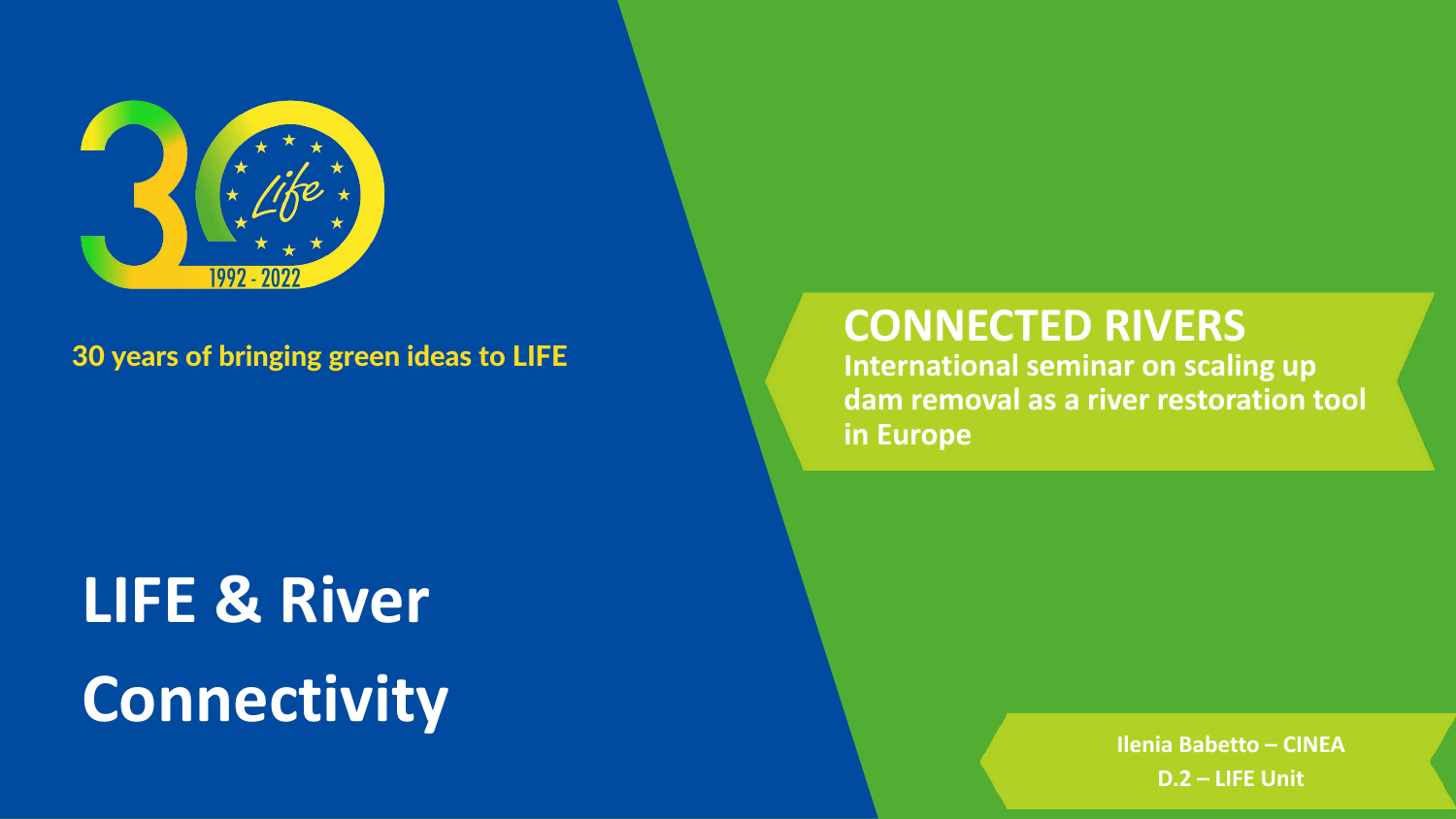

# **What LIFE is and does**

*L'Instrument Financier pour l'Environnement* since 1992; so far, more than 5 500 projects financed

The LIFE programme as a whole constitutes a 100% contribution to the objectives and targets of the European Green Deal

The only EU programme dedicated exclusively to the environment, nature conservation and climate action with four sub-programmes:

- Nature and biodiversity
- Circular economy and quality of life
- Climate mitigation and adaptation
- Clean energy transition

Total budget of EUR 5.43 billion for 2021-2024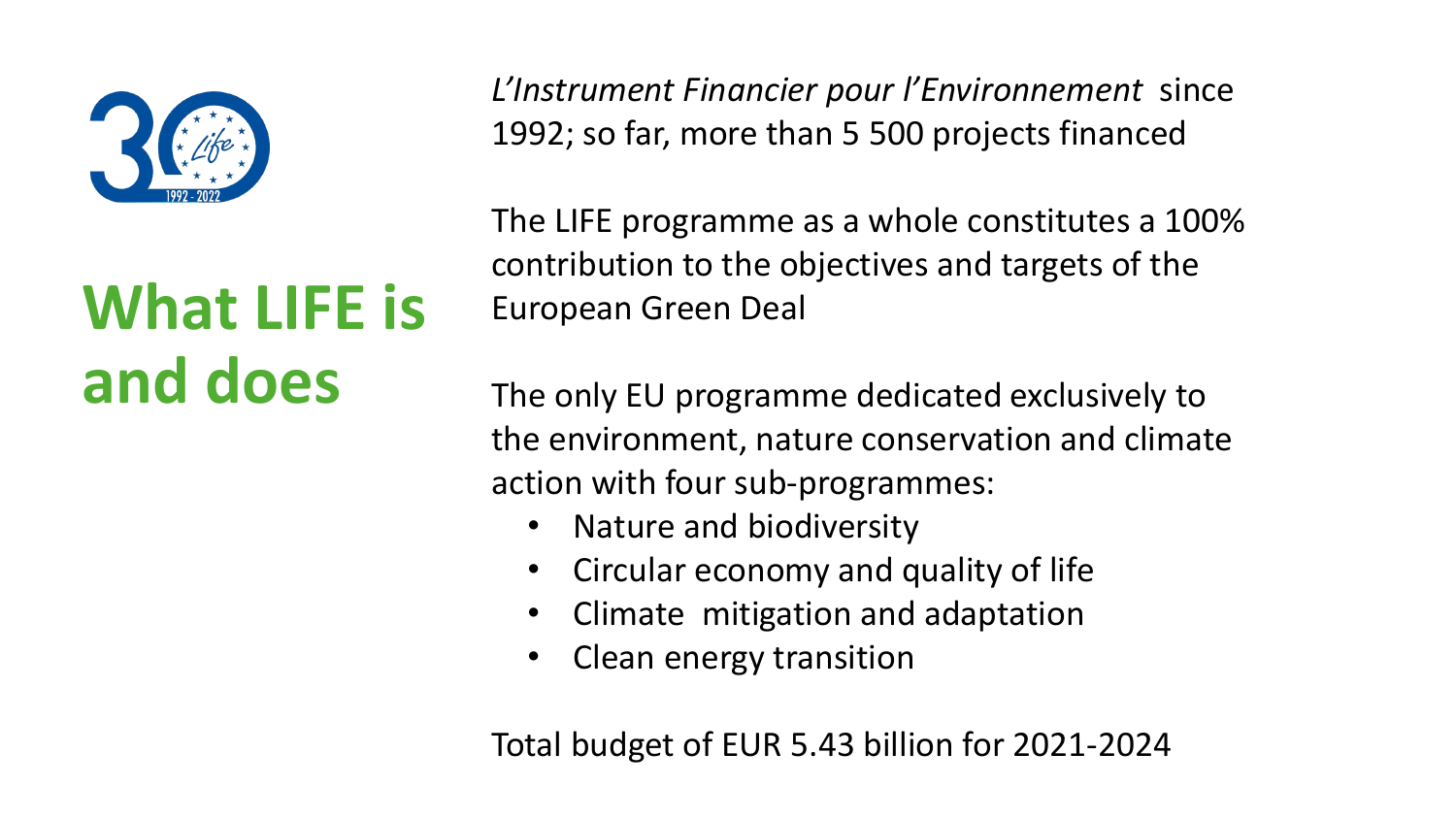# **30 years**<br>of bringing green ideas to LIFE

# LIFE 30th anniversary



**https://www.lifeis30.eu/**

Google

 $\frac{M}{\pi}\frac{M}{K}$ 

4f

Iceland



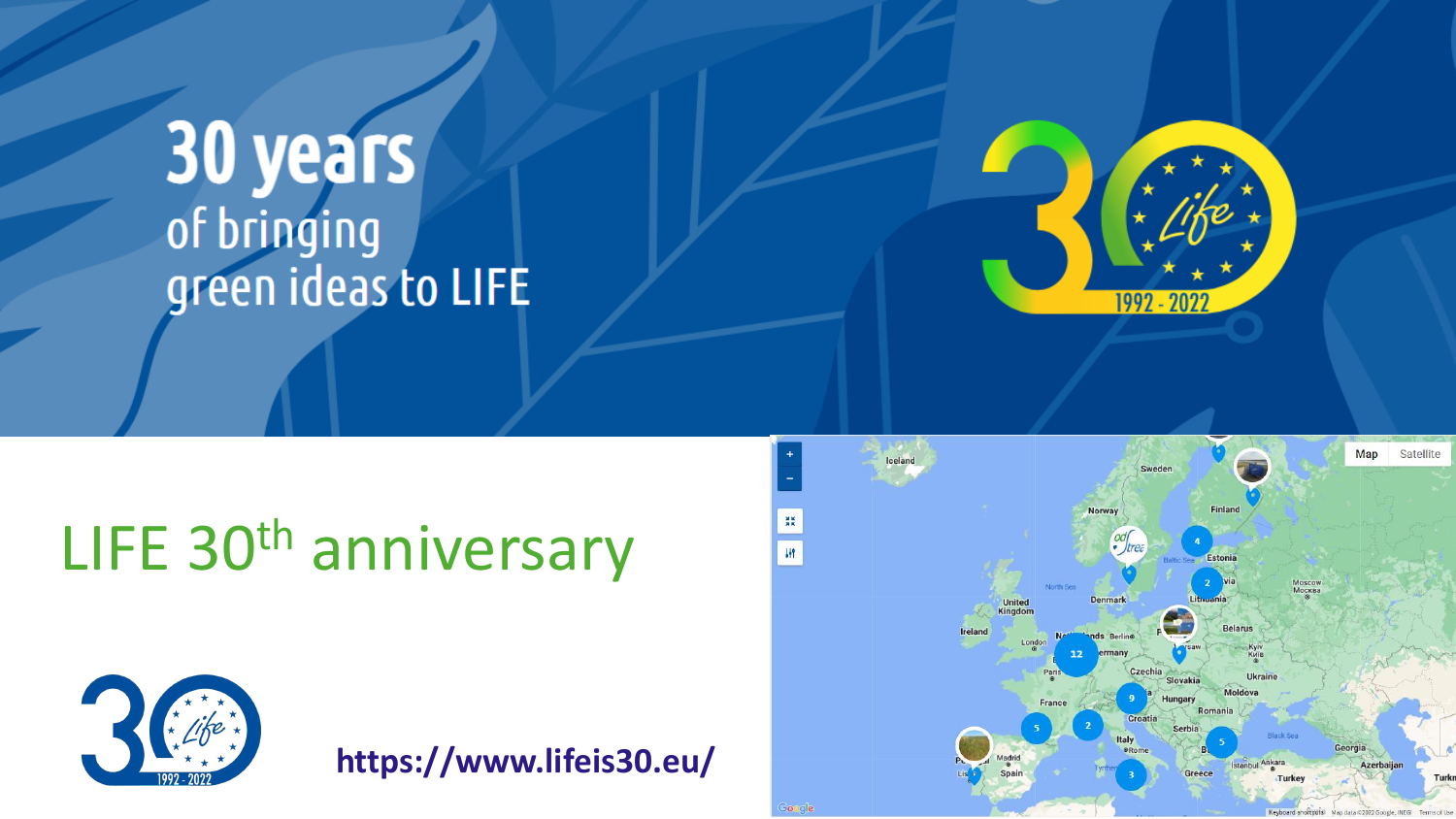#### **[Register here](https://eugreenweek2022.tw.events/en/registration-form)**

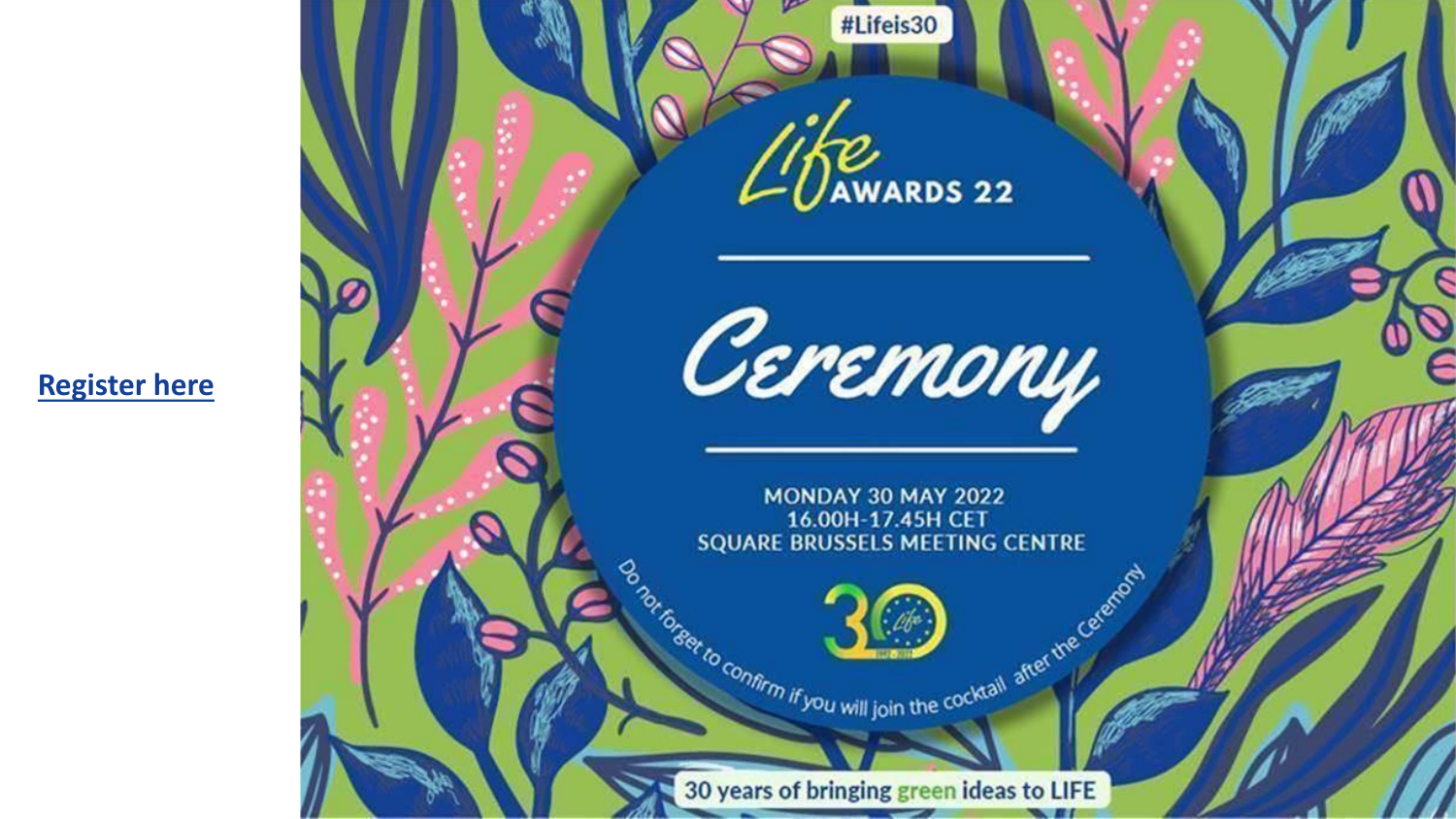# **LIFE and river connectivity**



## • In the period 2014-2020, more than 20 projects focusing • Mainly in Germany and Spain and under the NAT & BIO



- on river restoration and dam/barrier removal
- sub-programme:



River connectivity projects per country

DE ES AT BE DK EE FI IT PL PT SE SK UK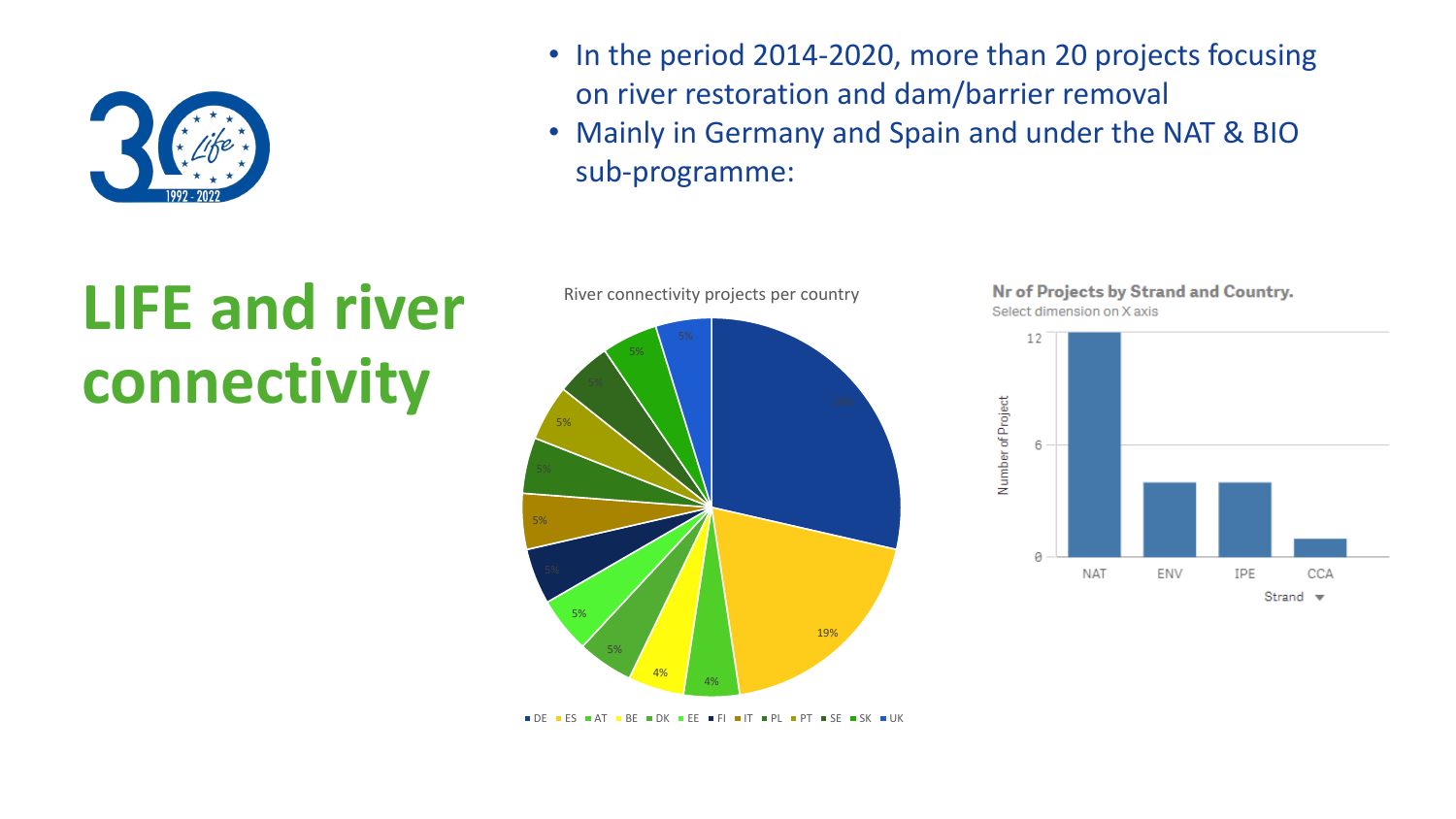

#### River continuity is beneficial for….

- Migratory fish
- Species depending on migratory fish
- Free movement of water and sediment
- Tackle fragmentation of freshwater habitats
- processes

• Ensure good functioning of ecosystems and their

# **Importance of river continuity**

**River continuity is key to achieving good status of European waters** under the **Water Framework Directive**.

The **EU Biodiversity Strategy 2030** also aims to restore **at least 25 000 km of free-flowing rivers by 2030** by removing barriers and restoring floodplains and wetlands.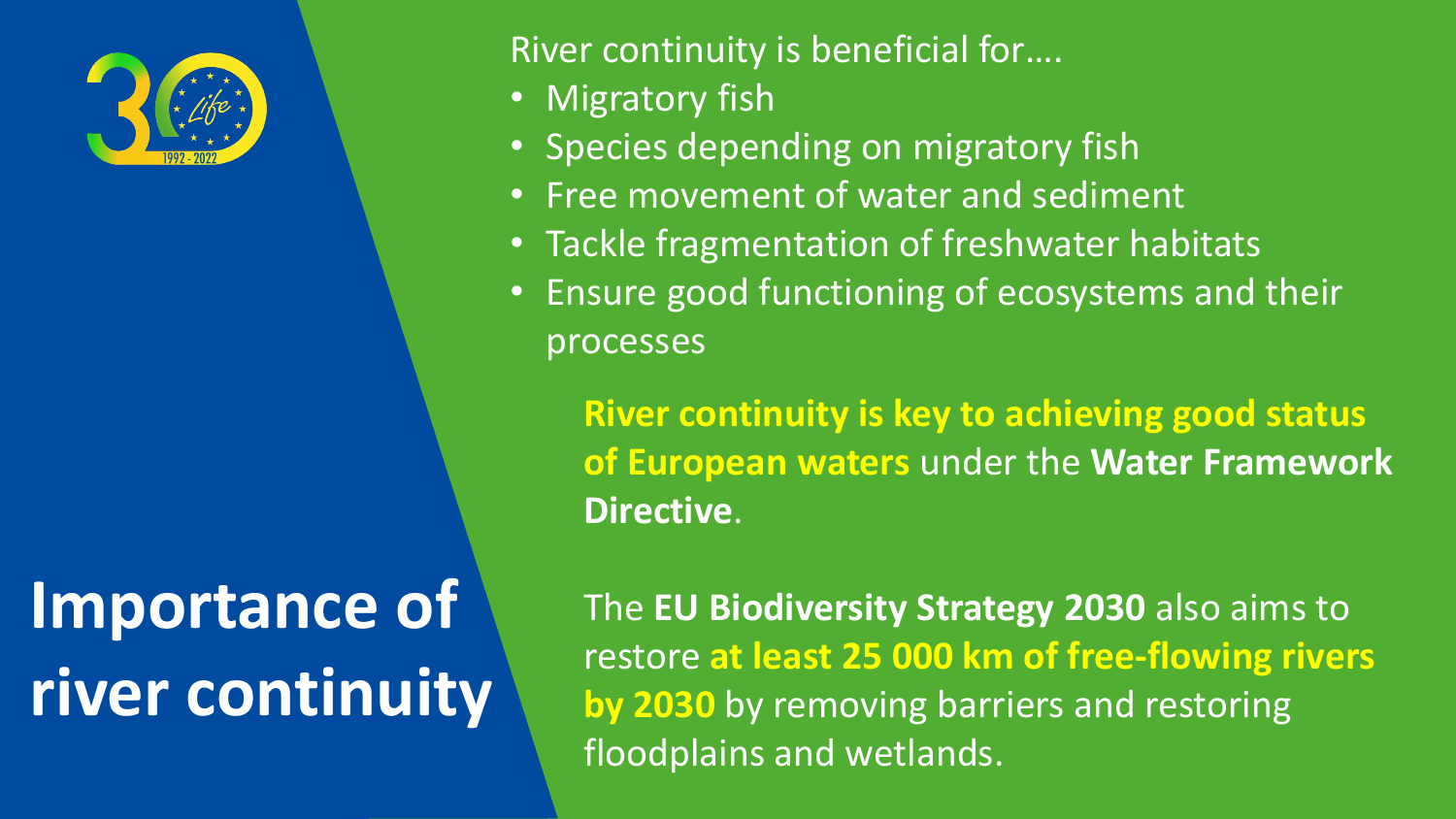#### **LIFE call 2022**

**SAP | Standard Action Projects ('traditional LIFE projects')**

**In case of NAT&BIO -** SMART outcome-based implementation of EU nature legislation or targets of the EU Biodiversity Strategy for 2030

Topic budget: EUR 132 739 347 Funding rate: 60%-67%-75%

Two areas of intervention:

- Space for nature
- Safeguarding our species

**River** 



**connectivity** 

**in a LIFE** 

**project**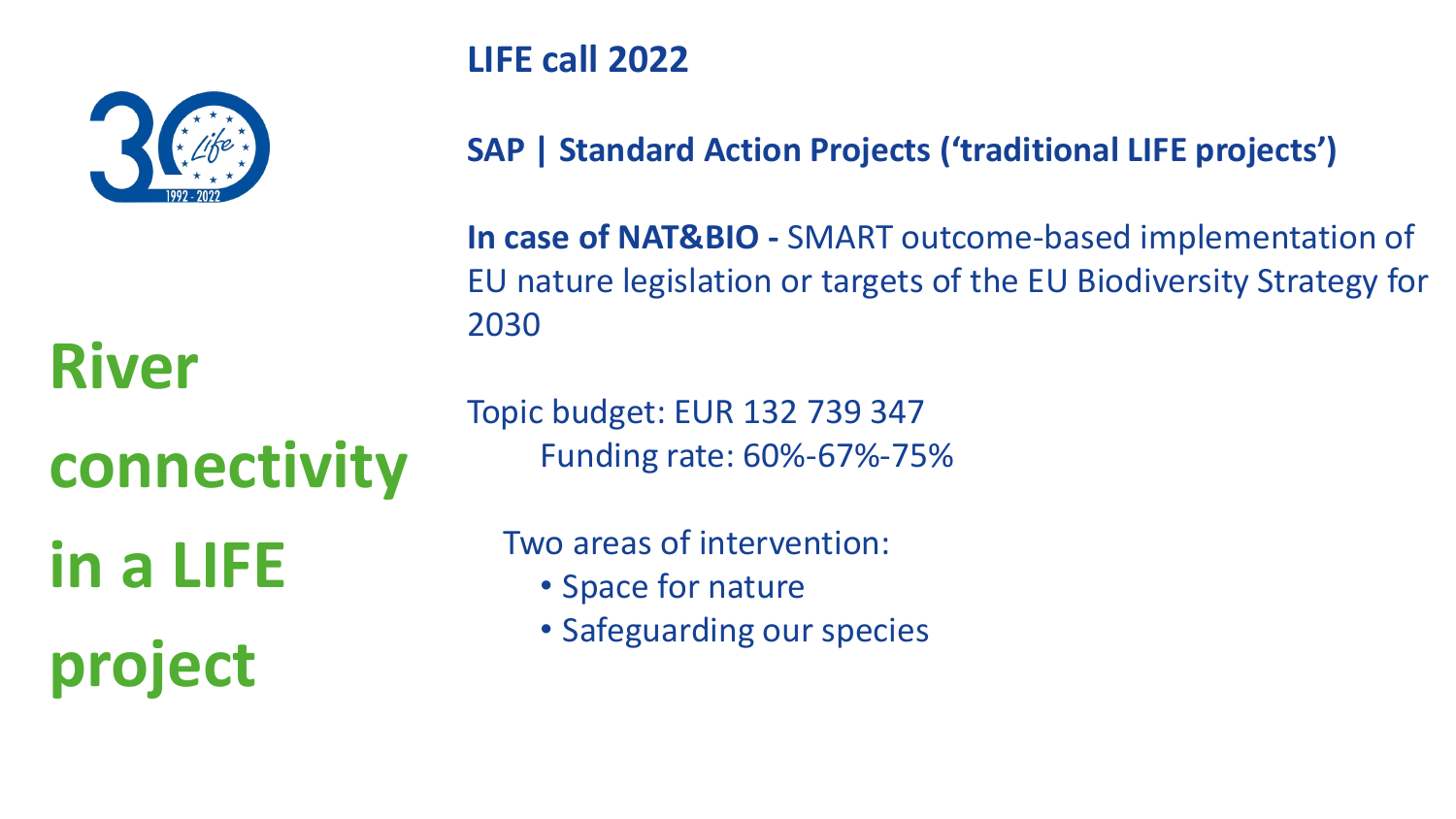

## **SAP NAT&BIO | Prioritisation**

Further prioritisation of the proposals will be based on the policy EU Habitats Directive - habitats or species in unfavourable and declining conservation status priorities: Birds and Habitats Directives IAS Regulation EU 2030 Biodiversity Strategy > implementing EU Nature Restoration targets: Deploying Green & Blue infrastructure as well as other naturebased solutions that would prevent/reduce impact of natural disasters, including river restoration projects

**N. B. Synergies with other LIFE sub-programmes are highly encouraged and considered under AW5 (promotion of exceptional synergies and co-benefits between LIFE sub-programmes)**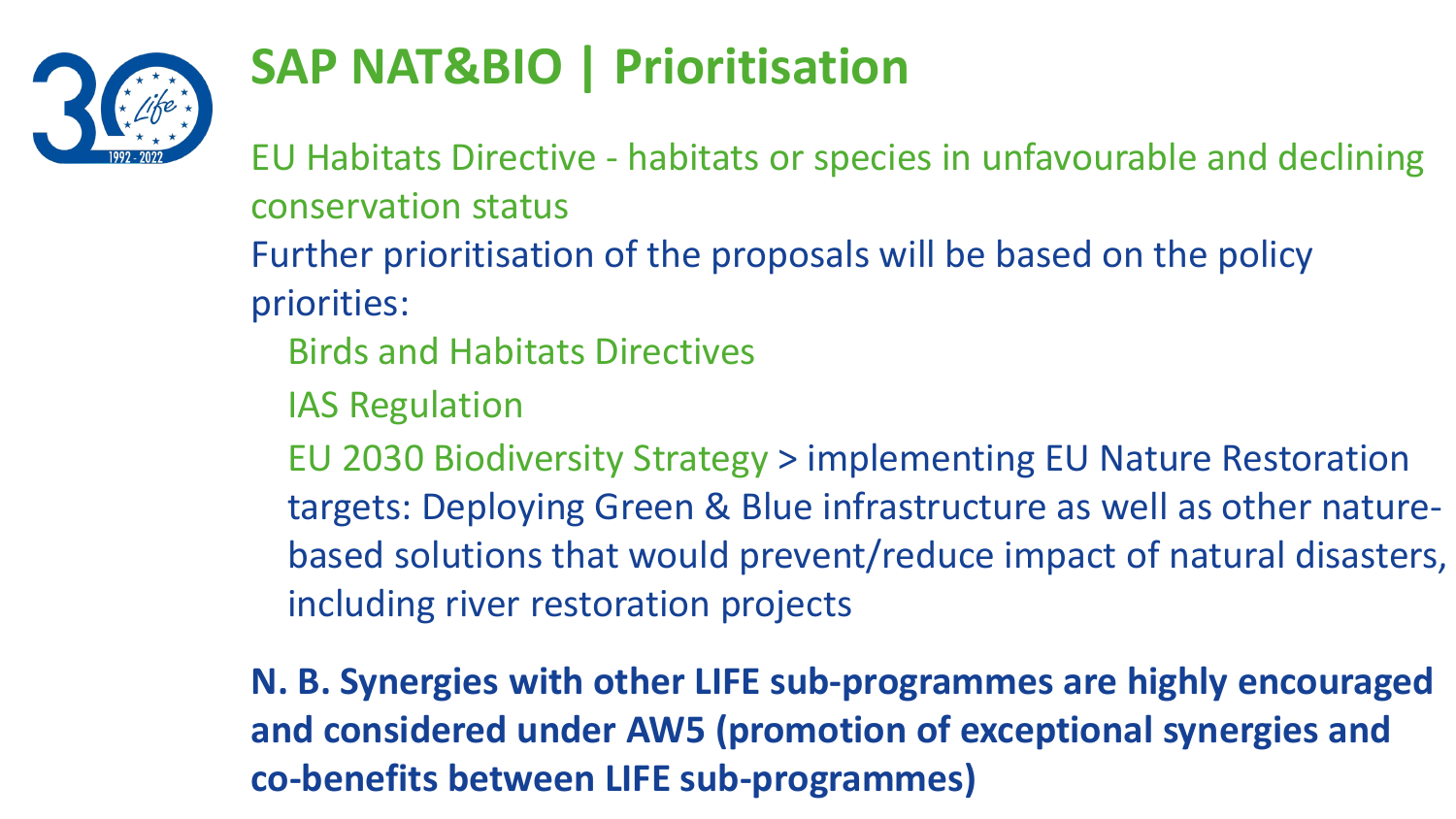

**SNAP/SIP | Strategic Nature Projects/ Strategic Integrated Projects**

**Focused on the implementation of:**

SNAPs:

- the Prioritised Action Frameworks pursuant to the Habitats **Directive**
- other plans or strategies adopted at international, national, regional or multiregional level by nature and biodiversity authorities

SIPs:

- plans or strategies adopted at international, national, regional or multiregional level on the corresponding policy

**Co-financing rate of 60% maximum Maximum 14-year duration**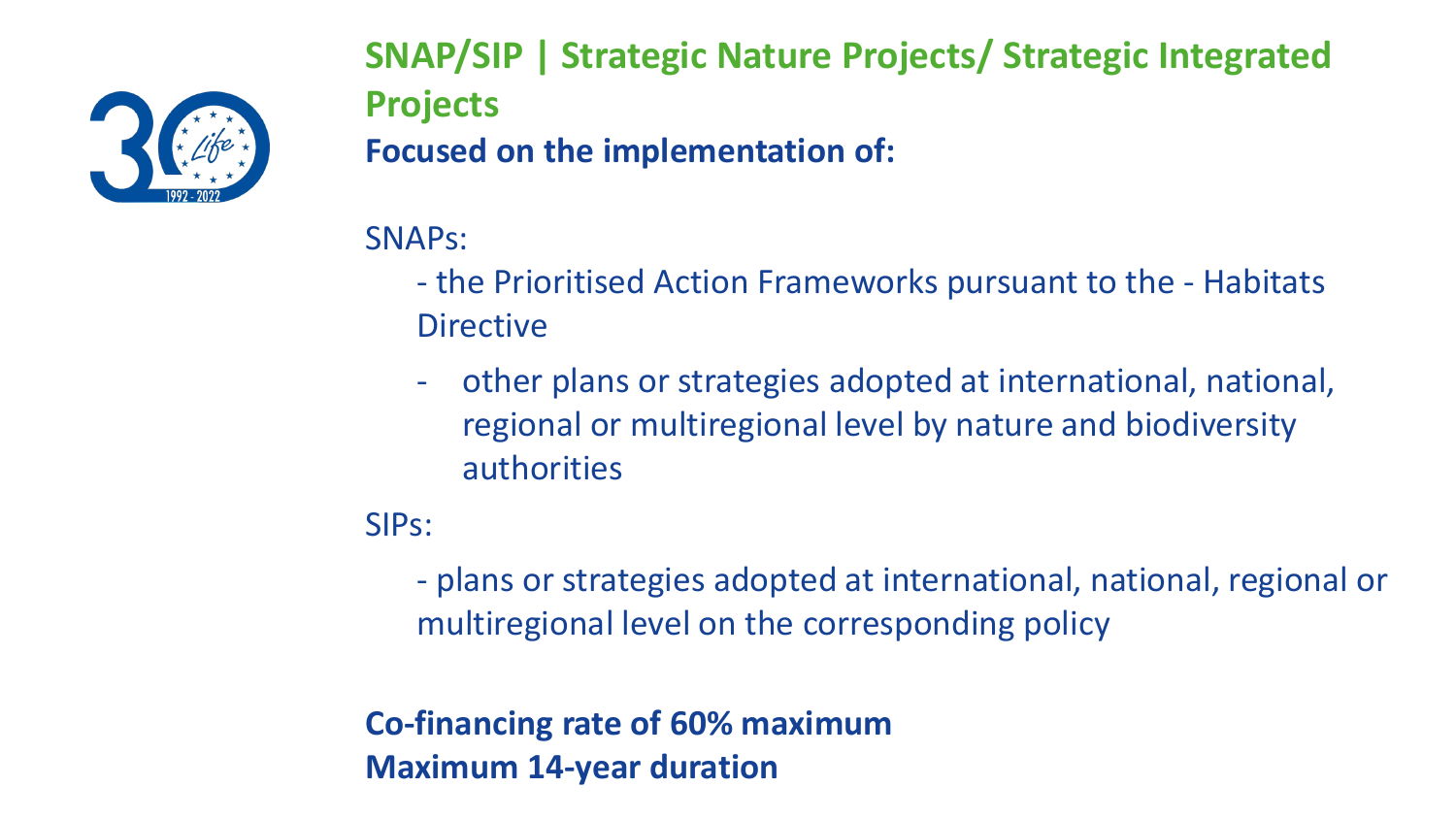# LIFE Call 2022



#### 30 years of bringing green ideas to LIFE

## **Calls published on 17 May 2022 under the [Funding & Tender Portal](https://ec.europa.eu/info/funding-tenders/opportunities/portal/screen/opportunities/topic-search;callCode=null;freeTextSearchKeyword=;matchWholeText=true;typeCodes=1,0;statusCodes=31094501,31094502;programmePeriod=2021%20-%202027;programCcm2Id=43252405;programDivisionCode=null;focusAreaCode=null;destination=null;mission=null;geographicalZonesCode=null;programmeDivisionProspect=null;startDateLte=null;startDateGte=null;crossCuttingPriorityCode=null;cpvCode=null;performanceOfDelivery=null;sortQuery=sortStatus;orderBy=asc;onlyTenders=false;topicListKey=topicSearchTablePageState)**

#### **Details on [call in CINEA website](https://cinea.ec.europa.eu/programmes/life/life-calls-proposals_en)**

### **LIFE - [Support for applicants](https://cinea.ec.europa.eu/programmes/life/life-support-applicants_en)**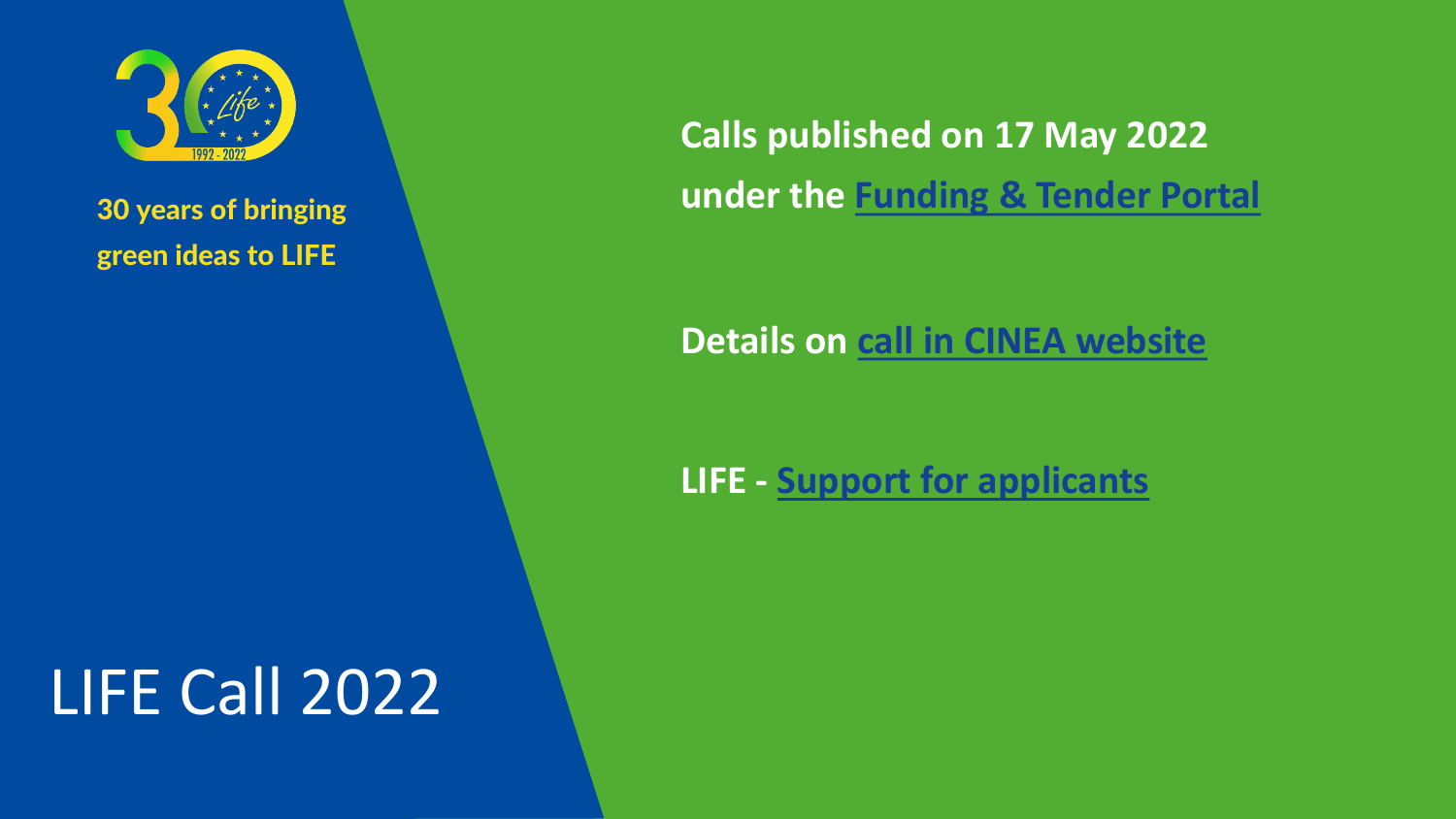

- Live virtual sessions on Call for proposals 2022
- Questions and answers sessions
- Networking opportunities among candidates
- Bilateral virtual meetings with National Contact Points and CINEA project advisors

Register here → **life-eu-info-days-2022.b2match.io**

# 18, 19 and<br>20 May 2022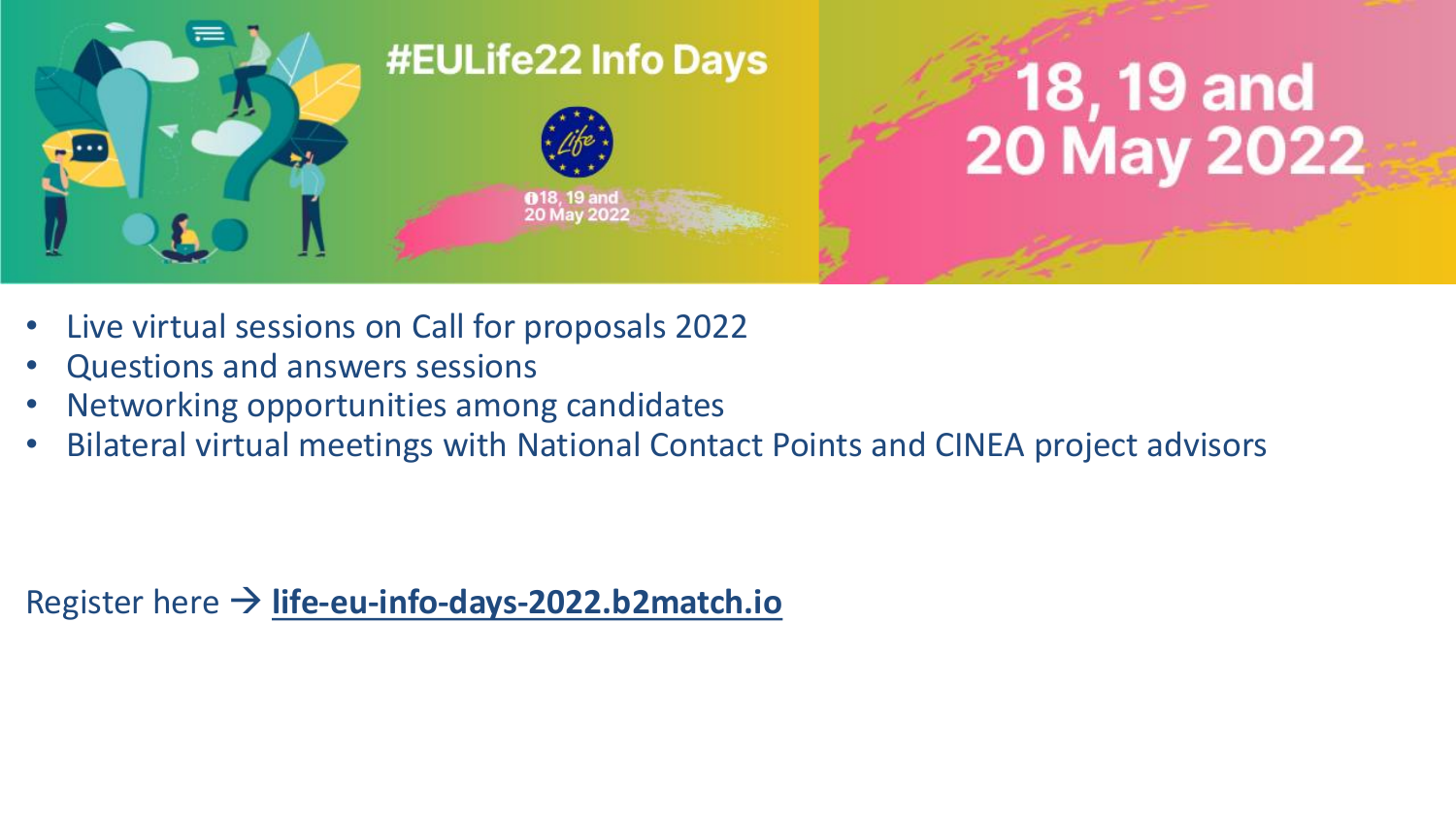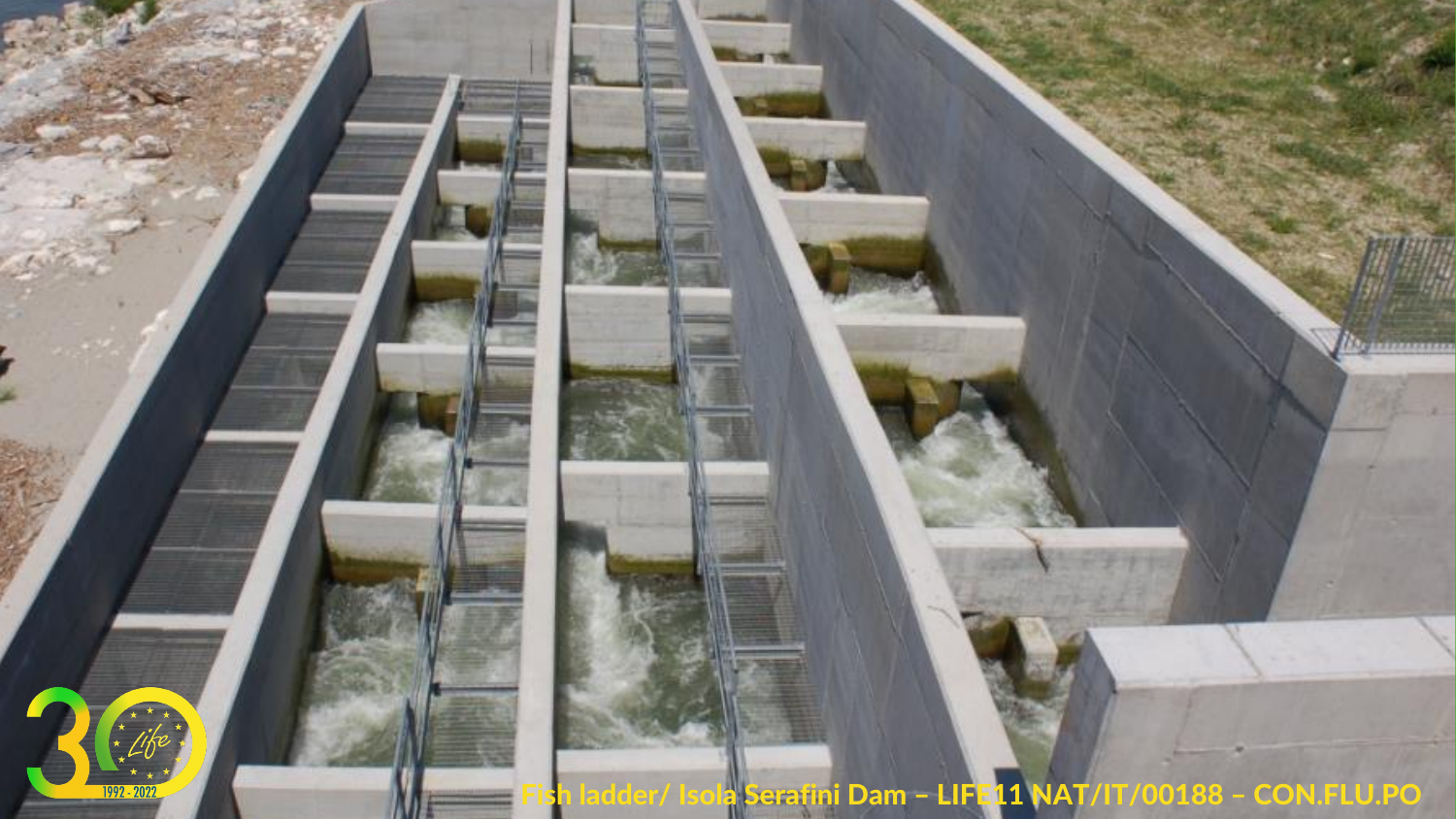